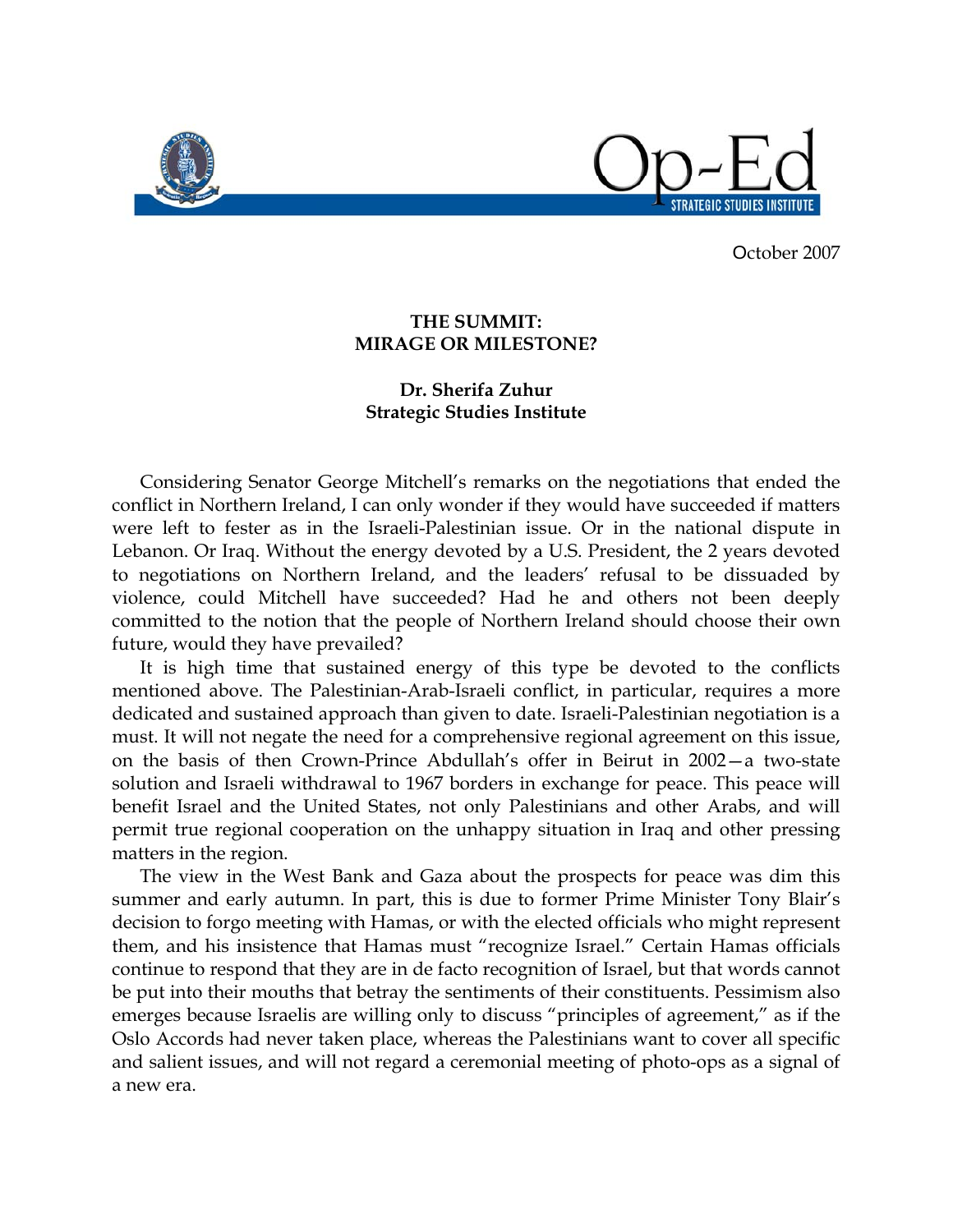It has not helped that the United States and Israel essentially ignored, or supported a dissolution of the Mecca Accords by encouraging Mahmoud Abbas to extralegally dismiss the Fatah-Hamas government in response to Hamas' takeover in Gaza and to form a new nonelected government, rescinding all of the ministry appointments and firing all of the Hamas employees. Others would argue that it was Hamas that acted precipitously in seizing Gaza, but the role of certain individuals like Muhammad Dahlan has yet to be discussed in the Western press. Others would say that the essential tension between the "Tunis returnees" of Fatah and the leadership from within the Territories had also added to the lawless period prior to Hamas' electoral success. Or that the continuing desperation along with transformation in Palestinian society that has produced support for Hamas as an antidote to Fatah necessarily engendered factionalism.

 Hamas has refrained from action in the West Bank, although its supporters, especially in the larger cities, are far stronger than Abbas's. The fiction that the West Bank is controlled by Abbas's new nonelected government is just that. Another fiction is the comparison of Hamas with al-Qa'ida. Hamas does not call for an extreme version of Islam. Instead of *takfir*, its policy is to recognize anyone who calls himself a Muslim, as a Muslim. A Christian deputy and Christian cabinet member in Gaza were part of Hamas' government, and Christians and women—even without hijab—are not under threat now in Gaza. In fact, the Executive Forces of Hamas have instituted an emergency number, 109, for reporting of domestic abuse as well as crimes or family feuds. The attacks on internet cafes, music, and merchants that were carried out in Gaza prior to Hamas' takeover have now ceased as Hamas reestablished control. One problem was the Islamic Swords of Justice, which is more similar to al-Qa'ida, and Hamas has suppressed this group. Hamas fighters and Haniyah's security personnel also contained another al-Qa'ida-like group, the Army of Islam, and forced them to release British journalist hostage Allan Johnston.

 Hamas spokesmen have asked why they are charged with terrorism and acts they do not conduct, and opined that whereas Iraqis would gain their sovereignty in a matter of years, the Palestinians have not and fear for the future. "When we use the language of negotiation, the Israelis say we are weak and grant nothing," said former deputy prime minister and minister of education Naser al-Din Shaer, "Should we use the language of jihad, or the language of negotiation?" And Shaykh Hatem Qafishah, Palestinian Legislative Council member from Nablus, explained that the debate about the proper path for Palestinians to liberate themselves from Israeli oppression had been taking place at all levels of society, as indeed, Hamas, which had rejected Oslo, has undergone an evolution similar to the Palestinian movement as a whole, acknowledging a two-state solution, working against corruption and old-style authoritarianism, and though winning a fair election, then experiencing boycott and a limiting of options.

 Meanwhile some writers in the Israeli media call for a military takeover of Gaza and its border with Egypt and establishment of a buffer zone there, while some type of arrangement will be made with Abbas in the West Bank. But there is no discussion of a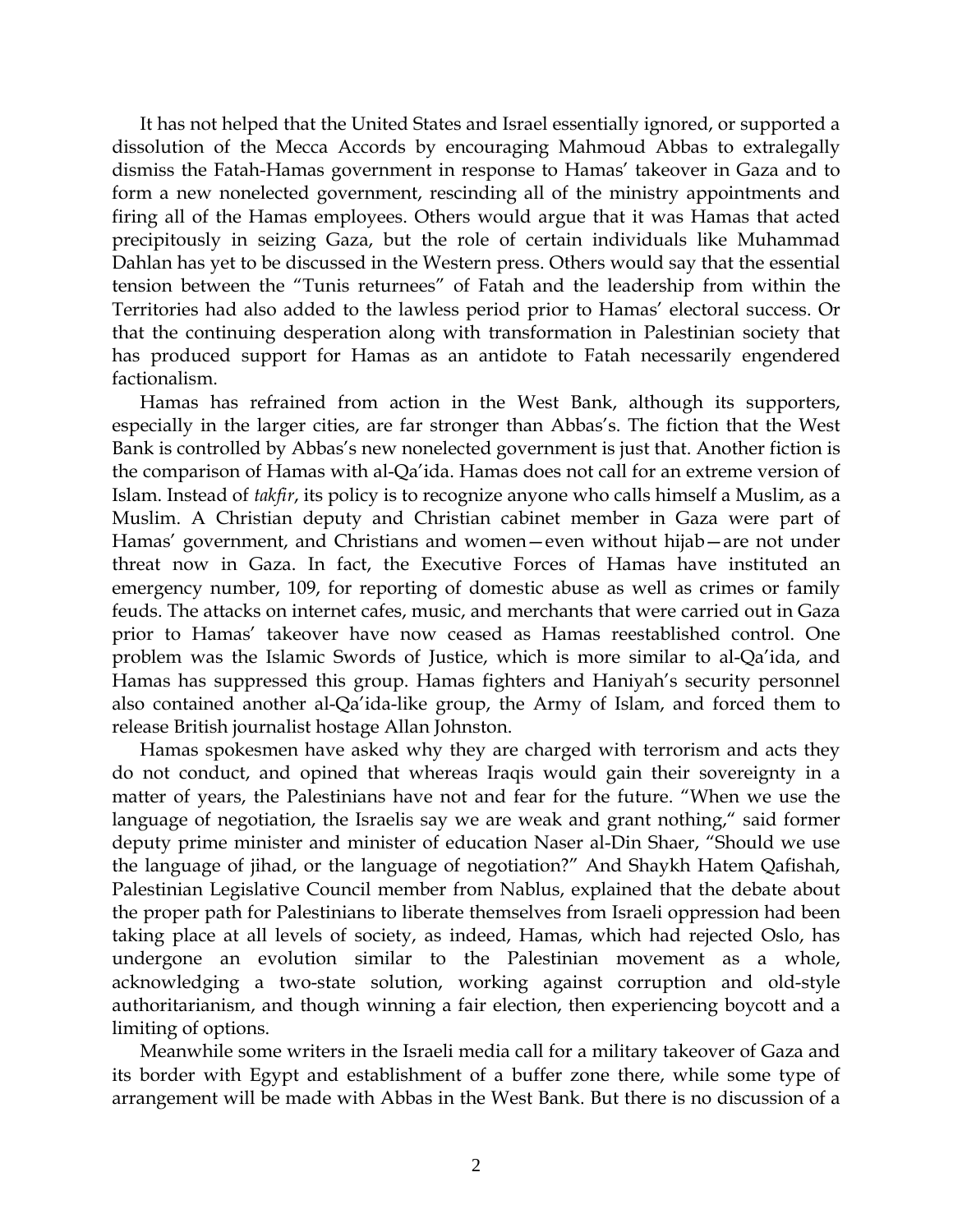state, nor the status of Jerusalem, and certainly not of the Palestinian refugees scattered through the region. Caroline Glick recently contested the Israeli military doctrine of stand-off battles utilizing precision weaponry in asymmetric warfare in the *Jerusalem Post*, as presented by Yedidia Groll-Yaari and Haim Assa in their book, *Diffused Warfare: The Concept of Virtual Mass*. Assa and Groll-Yaari's ideas are not dissimilar to certain thoughts proferred by our former colleague, Steve Biddle. Glick instead argues for "systemic shock" and territorial control. She holds that the new way of war has not worked in Gaza or in Lebanon in 2006. To Glick, the reasons for the asymmetric conflict in Gaza and the West Bank or for the Qassam rockets fired into the city of Sderot are of no consequence, only pacification is. The reason is the popular response to a lengthy military occupation—of 40 years (1967) or almost 60 years (1948) — and the absence of civil and human rights under the military laws of an alien government. Instead of "shock and awe" (which succeeded in the immediate term and failed in the longer-term in the West Bank in 2002), instead of territorial reassumption, instead of constant cuts of electricity and supplies and curfews and rules against Palestinians working in Israel, it is time to use a different instrument of power—diplomacy.

 The withdrawal of Gaza angered many Israelis who feared it would serve as a means for future dismantlement of the far more numerous settlements in the West Bank. Neutralizing that withdrawal appears to be ever so important today.

 Neither meeting with only selected Palestinians, nor excluding Gaza, nor destroying the ground needed for negotiation by employing massive force will achieve peace in this round. Just as Secretary of State Condoleeza Rice announced that "we cannot simply continue to say we want a two-state solution, we have got to start to move towards one," electricity and goods to Gaza were cut off, and the food shortages hit the million residents of Gaza during Ramadan. Half of those residents are children.

 Columnist Jihad el-Khazen recently noted in *al-Hayat* newspaper that a day of recognition for Darfur had been celebrated on the anniversary of the Sabra and Chatila massacres. His concern that this dreadful event—like Palestinian needs and refugees in general—was forgotten, not in the region, but by others in the world, was well-put. The world may be forgetting why people organize to resist—as Americans once struggled to liberate themselves from British control, and now only celebrate victimhood when it is brought to their attention by the media.

 If we are serious about a two-state solution, we need to dedicate more time to the coming summit and ensure that all the relevant parties are there, meaning Hamas, or neutral politicians already on the Palestinian Legislative Council who can represent them. Let us hope that Israel does not impel the organization and its own Defense Forces to move back to the language of warfare.

\*\*\*\*

 The views expressed in this op-ed are those of the author and do not necessarily reflect the official policy or position of the Department of the Army, the Department of Defense, or the U.S. Government. This op-ed is cleared for public release; distribution is unlimited.